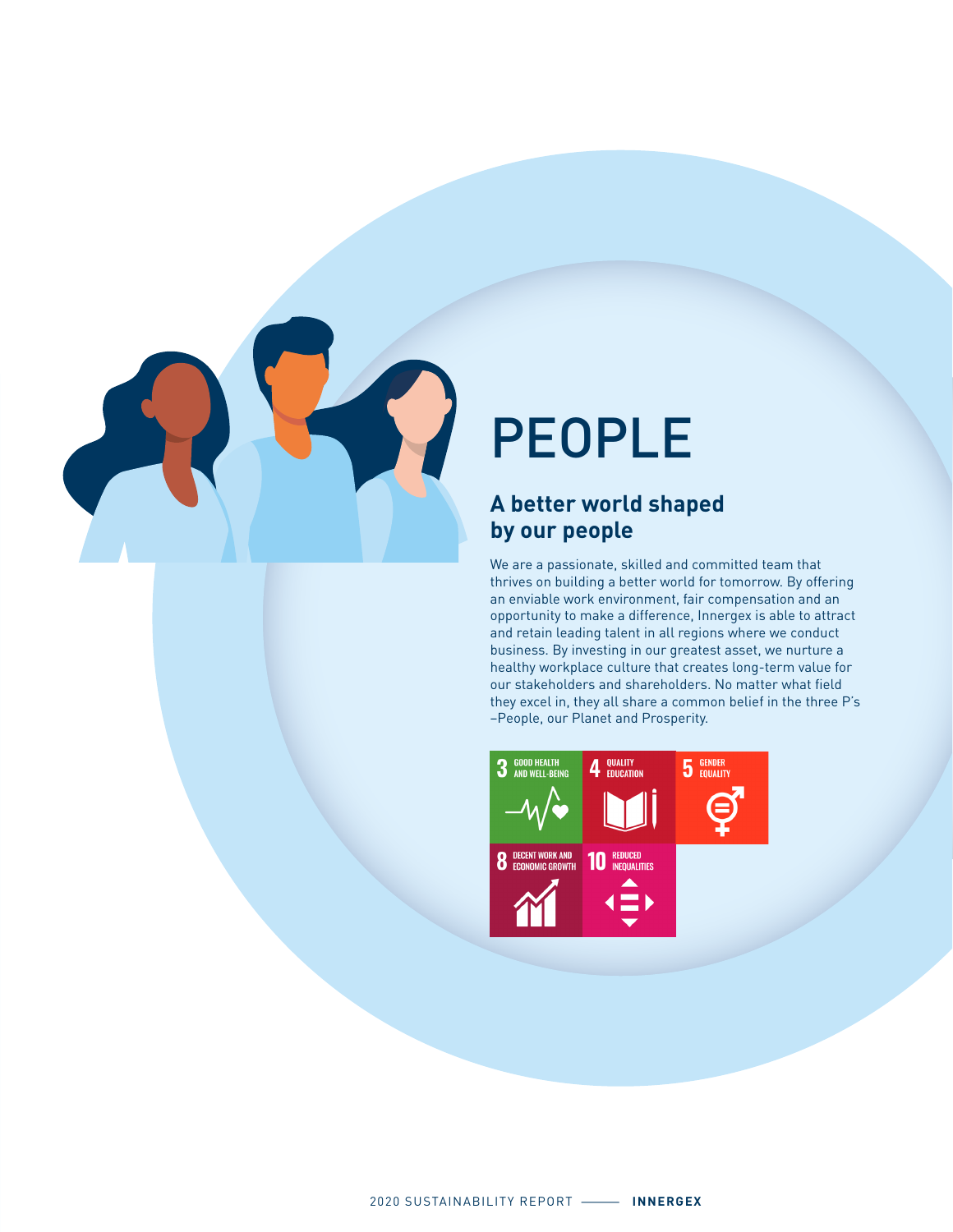# Workforce Data

Our Human Resources team works hard to ensure our compensation and benefits remain in line with or above those of industry peers. By offering fair compensation, attractive working conditions, a generous benefits package, a safe and inclusive working environment, a good work/ life balance, fair and equal treatment, and opportunities for advancement, we are able to attract and retain a skilled and passionate workforce.

|                        | - As at December 31 |            |                |                |      |       |                |                |              |
|------------------------|---------------------|------------|----------------|----------------|------|-------|----------------|----------------|--------------|
|                        |                     |            |                |                |      |       |                |                |              |
|                        |                     | 2020       |                |                | 2019 |       |                | 2018           |              |
|                        | Female              | Male       | <b>Total</b>   | Female         | Male | Total | Female         | Male           | <b>Total</b> |
| By employment type     |                     |            |                |                |      |       |                |                |              |
| <b>Full-Time</b>       | 112                 | 251        | 363            | 100            | 217  | 317   | 62             | 211            | 273          |
| Part-Time              | 3                   | $\sqrt{4}$ | $\overline{7}$ | $\mathbf{1}$   | 9    | 10    | 15             | 9              | 24           |
| By employment contract |                     |            |                |                |      |       |                |                |              |
| Permanent              | 110                 | 244        | 354            | 96             | 215  | 311   | 72             | 213            | 285          |
| <b>Temporary</b>       | $\overline{5}$      | 11         | 16             | $\overline{5}$ | 11   | 16    | 5              | $\overline{7}$ | 12           |
| <b>By region</b>       |                     |            |                |                |      |       |                |                |              |
| Canada                 | 103                 | 221        | 324            | 93             | 202  | 295   | 72             | 202            | 274          |
| <b>USA</b>             | $\overline{7}$      | 22         | 29             | 3              | 14   | 17    | $\mathbf{1}$   | 11             | 12           |
| <b>France</b>          | $\overline{5}$      | 12         | 17             | 5              | 10   | 15    | $\overline{4}$ | $\overline{7}$ | 11           |
| <b>TOTAL</b>           | 115                 | 255        | 370            | 101            | 226  | 327   | 77             | 220            | 297          |

**Note:** The workforce data do not include the employees at Energía Llaima, a Chilean renewable energy company in which Innergex owns a 50% stake as it is managed separately.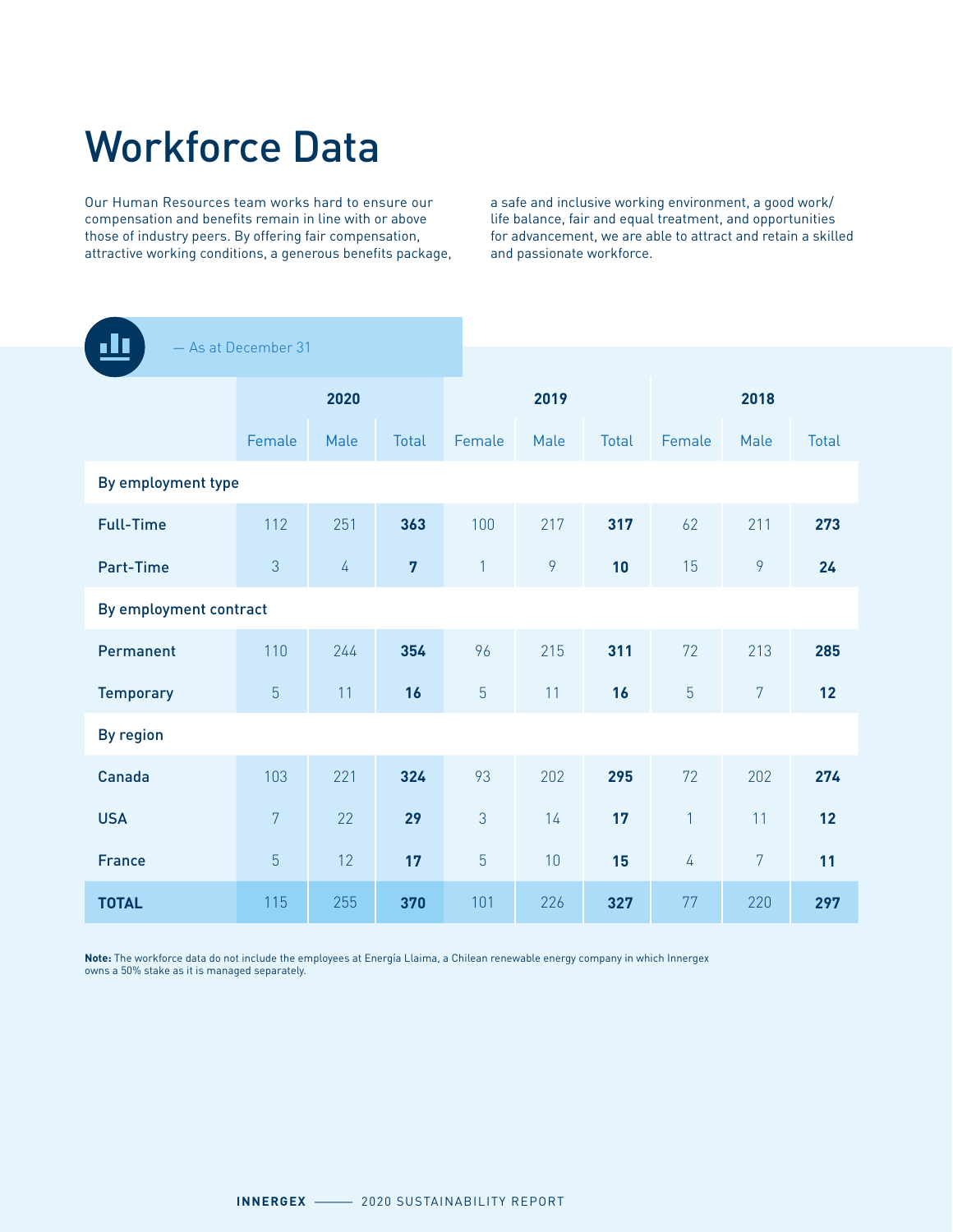

#### Compensation and Benefits

|                                                                            | Canada | <b>United</b><br><b>States</b> | <b>France</b> |
|----------------------------------------------------------------------------|--------|--------------------------------|---------------|
| <b>Base salary</b>                                                         |        |                                |               |
| <b>Bonus</b>                                                               |        |                                |               |
| Life Insurance                                                             |        |                                |               |
| Short- and long-term<br>disability coverage                                |        |                                |               |
| <b>Extended health care</b>                                                |        |                                |               |
| Sick days and personal days                                                |        |                                |               |
| <b>Vacation time beyond</b><br>statutory requirements                      |        |                                |               |
| Group registered retirement<br>savings plan with employer<br>contributions |        |                                |               |
| Employee share purchase plan                                               |        |                                |               |

**\$48.6 M**  Our employees received

fair and competitive compensation with **\$48.6 million**<sup>1</sup> in wages and benefits paid out in 2020

### **77%**

In 2020, **77%** of eligible employees participated in the Employee Share Purchase Plan

Innergex's contributions to employee RRSPs in 2020 totalled

**\$1.2 M**

- Full-time employees
- **Part-time employees**
- **Fixed-term employees with contract of two years or more**
- **Fixed-term employees with contract of less than two years**

Through its executive compensation practices, the Corporation seeks to attract and retain the talented and experienced executives the Corporation needs to achieve its strategic objectives and to motivate and reward executives whose knowledge, skills and performance are critical to the Corporation's short and long-term success. It also seeks to align the interests of the Corporation's executives and shareholders by motivating executives to increase shareholder value and preserve a stable dividend while building for the future which means integrating Environmental, Social and Governance factors at all levels.

1 Compared with \$46.0 million in 2019. Includes wages and benefits expenses capitalized to projects under construction or development, and wages and benefits expenses recharged to joint ventures and associates.

In **2020**, a tranche of **10%** of the Annual Incentive was attributed to Corporate Objectives based on Environmental, Social and Governance (ESG) factors as part of the **28%** to **30%** attributed to development objectives.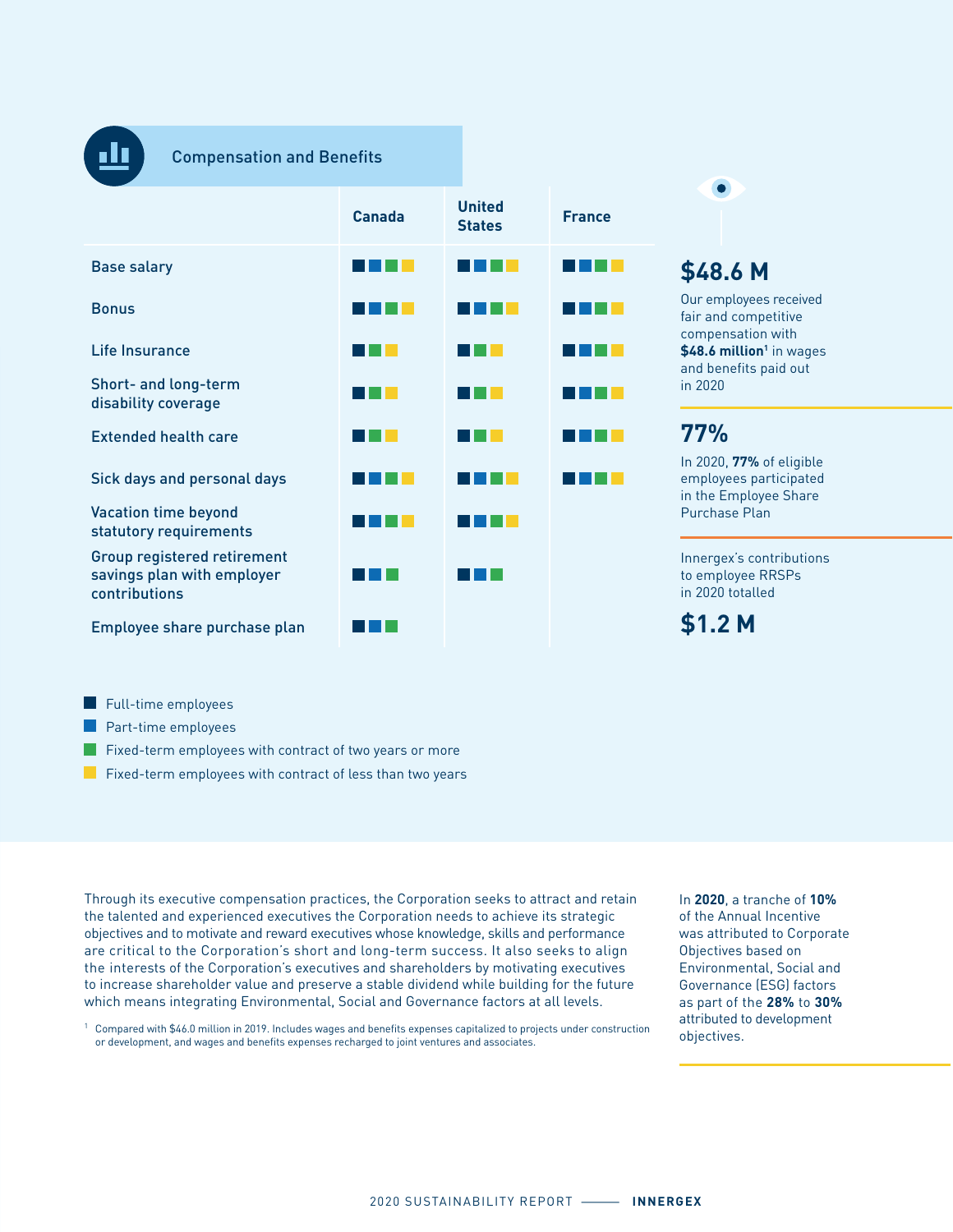# Training and Development

Supporting our employees with the tools necessary to advance their careers in their respective field of expertise is integral to moving Innergex forward. It is also one of the smartest investments we can make.

Innergex offers both internal and external learning opportunities to allow employees to reach personal and professional goals.

Innergex also offers the decision makers of tomorrow experience through paid internships while they complete their studies. Not only do these internships introduce a new generation to the many possibilities in the renewable energy sector, but they also expand our succession planning opportunities by showcasing the benefits of working with a respected and growing industry player.



Average Hours of Training per Year per Employee As at December 31

|                                                   | 2020   |      |              |        | 2019 |              | 2018   |      |              |
|---------------------------------------------------|--------|------|--------------|--------|------|--------------|--------|------|--------------|
|                                                   | Female | Male | <b>Total</b> | Female | Male | <b>Total</b> | Female | Male | <b>Total</b> |
| Senior Management <sup>1</sup>                    | 27     | 27   | 27           | 40     | 24   | 30           | 20     | 28   | 26           |
| Other Management <sup>2</sup>                     | 44     | 29   | 35           | 62     | 28   | 44           | 29     | 24   | 26           |
| Professionals                                     | 57     | 48   | 52           | 44     | 37   | 40           | 56     | 25   | 32           |
| Administration                                    | 52     | 55   | 53           | 46     | 10   | 43           | 20     | 37   | 24           |
| <b>Operations</b>                                 | 17     | 35   | 34           | 11     | 33   | 32           | 4      | 24   | 23           |
| Total hours divided by the<br>number of employees | 48.2   | 36.6 | 40.2         | 47.9   | 31.8 | 36.3         | 28.7   | 24.9 | 26.0         |

1 Includes Vice Presidents and Senior Directors.<br><sup>2</sup> Includes Directors, Senior Managers and Managers.

# **Employee Retention**

Innergex takes great care to create an environment where people are engaged, feel safe, and remain passionate about carrying out their daily activities. Upon recruitment, the onboarding process ensures new employees are ready to make a contribution in their first days at Innergex. Support, recognition, training opportunities and career development follow an employee throughout their journey at Innergex. Retaining key talent is a long-term strategy that ensures the continuity of our knowledge base and allows us to benefit from the experience and knowledge of our team of experts.

Average number of employee training hours in 2020

### **40.2 hours**

#### **240 employees**

received training in 2020

#### **9,208 hours**

logged in training in 2020

Our 2020 employee pulse survey had a

### **81% response rate**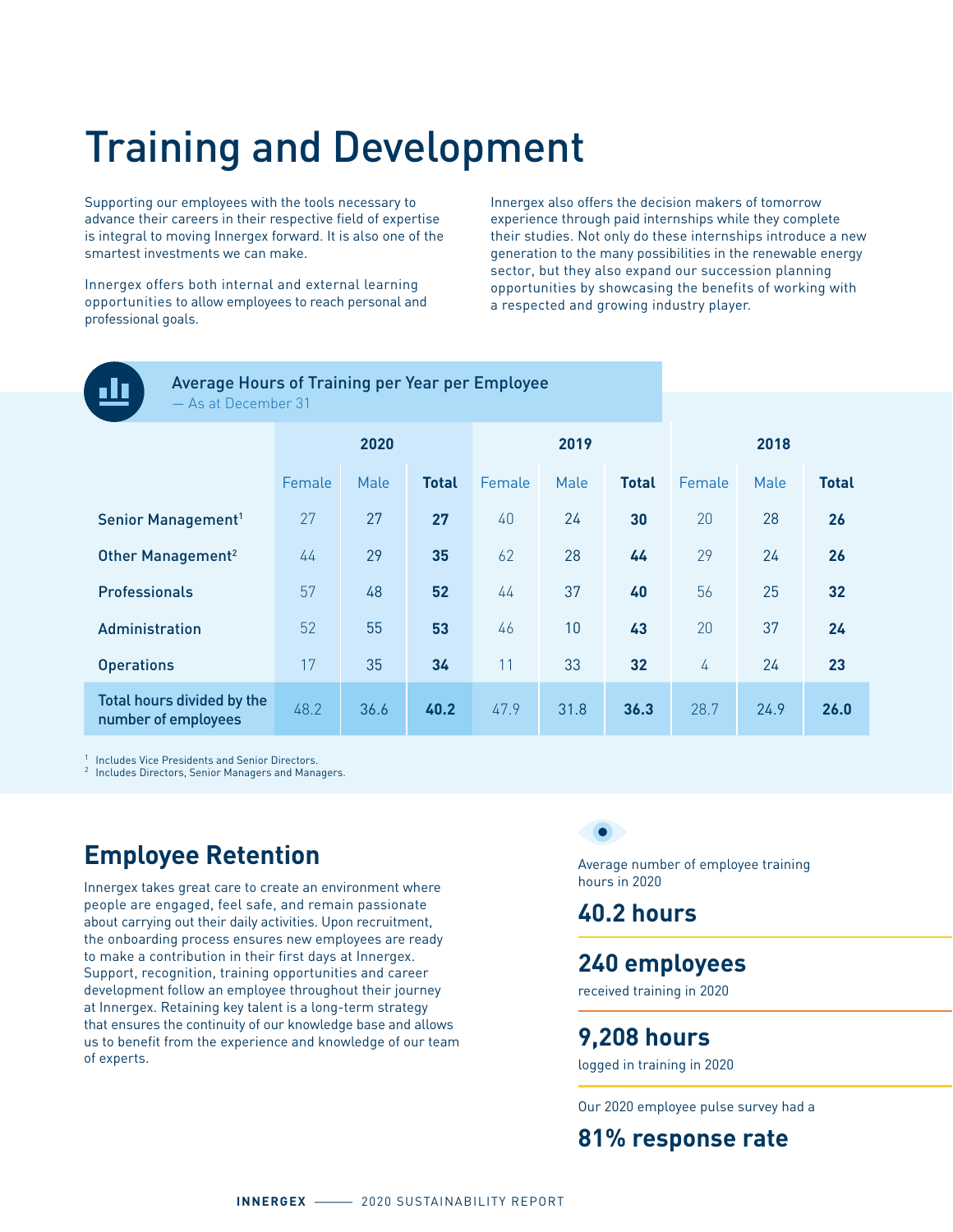

**Employee Turnover Rate** - As at December 31

|              | <b>Voluntary Turnover Rate</b> | <b>New Hires</b> |
|--------------|--------------------------------|------------------|
|              | 2020                           | 2020             |
| Female       | 3.0%                           | 33               |
| Male         | 3.5%                           | 48               |
| <b>Total</b> | $6.5\%$ <sup>1</sup>           | 81               |

1 Total average turnover rate

**Note:** 2020 is the first year that Innergex has calculated turnover rate. Retirements and ends of contract excluded.

#### $\bullet$

In 2020, there were **58 employees** with at least **10 years tenure** at Innergex

In 2020, Innergex adopted a formal **telework policy** to be implemented upon the return of our employees to our offices post-pandemic

## **Teleworking Policy**

In 2020, Innergex adopted a teleworking policy which will allow employees to work up to half of a two-week period remotely. This policy is part of our commitment to improve employee's work/life balance. All office employees will be eligible to this new program with the exception of employees on probation and a few employees for which the nature of their work can't be achieved remotely.

# Diversity & Equality

Innergex is an equal opportunity employer that values each person's unique background, diversity, experiences, perspectives and talents. We are committed to providing employees with a work environment free of discrimination and harassment and base all employment decisions on business needs, job requirements and individual qualifications. The key to our success as a global corporation is to recruit, develop and retain the most talented people from a diverse candidate pool.

We value diversity of gender, ethnicity, nationality, and other attributes, and are committed to ensuring that the recruitment of the best available candidates is made without discrimination, while encouraging diversity.

We promote a corporate culture that encourages employees to not only get involved and drive opportunities, but to lead with integrity while acting responsibly. Fostering an environment of inclusivity is essential, as it drives collaboration and innovation. Supporting individual growth creates the workforce of tomorrow that proactively addresses today's challenges.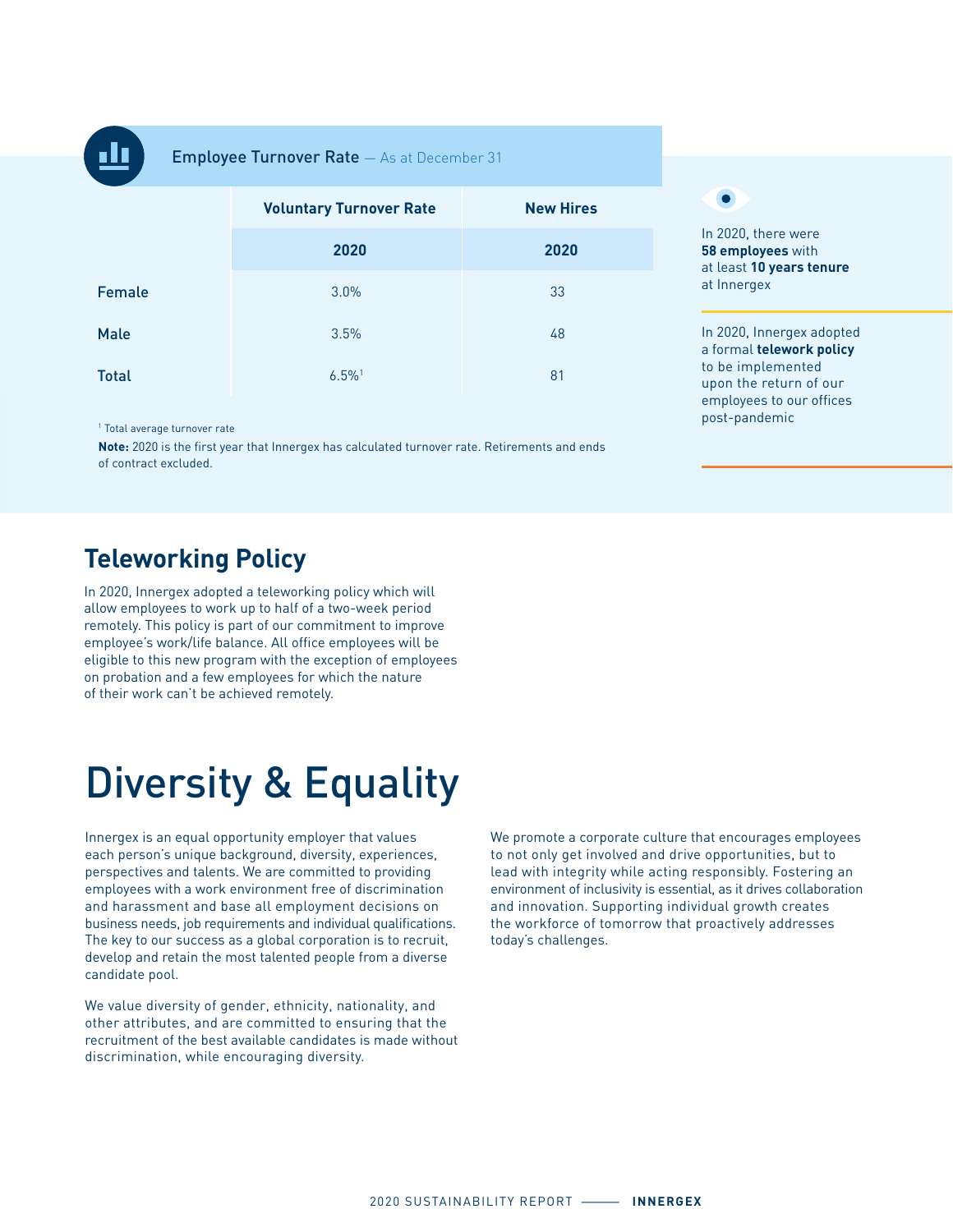| <b>Gender Diversity by Age</b> - As at December 31 |        |      |              |        |      |              |        |      |              |
|----------------------------------------------------|--------|------|--------------|--------|------|--------------|--------|------|--------------|
|                                                    | 2020   |      |              |        | 2019 |              | 2018   |      |              |
| <b>AGE</b>                                         | Female | Male | <b>Total</b> | Female | Male | <b>Total</b> | Female | Male | <b>Total</b> |
| 30 and under                                       | 17     | 42   | 59           | 8      | 31   | 39           | 8      | 26   | 34           |
| 31 to 50                                           | 75     | 159  | 234          | 69     | 139  | 208          | 52     | 144  | 196          |
| 51 and over                                        | 23     | 54   | 77           | 24     | 56   | 80           | 17     | 50   | 67           |
| <b>TOTAL</b>                                       | 115    | 255  | 370          | 101    | 226  | 327          | 77     | 220  | 297          |

dı, Gender Diversity in Management — As at December 31 **2020 2019 2018** POSITION Female Male **Total** Female Male **Total** Female Male **Total** Vice Presidents 2 8 **10** 3 8 **11** 3 12 **15** Senior Directors 6 11 **17** 4 10 **14** 2 10 **12** Other Management 24 45 **69** 32 38 **70** 26 45 **71** TOTAL 32 64 **96** 39 56 **95** 31 67 **98**

**Note:** Other Management includes Directors, Senior Managers and Managers.

| <u>ili</u> |      | <b>Percentage of Women Employees at Innergex</b> - As at December 31 |
|------------|------|----------------------------------------------------------------------|
| 2020       | 2019 | 2018                                                                 |
| 31%        | 30%  | 26%                                                                  |

In **2020**, we had **33%**

women in management positions

In **2020**,

 $\bullet$ 

**31%** of employees at Innergex

were women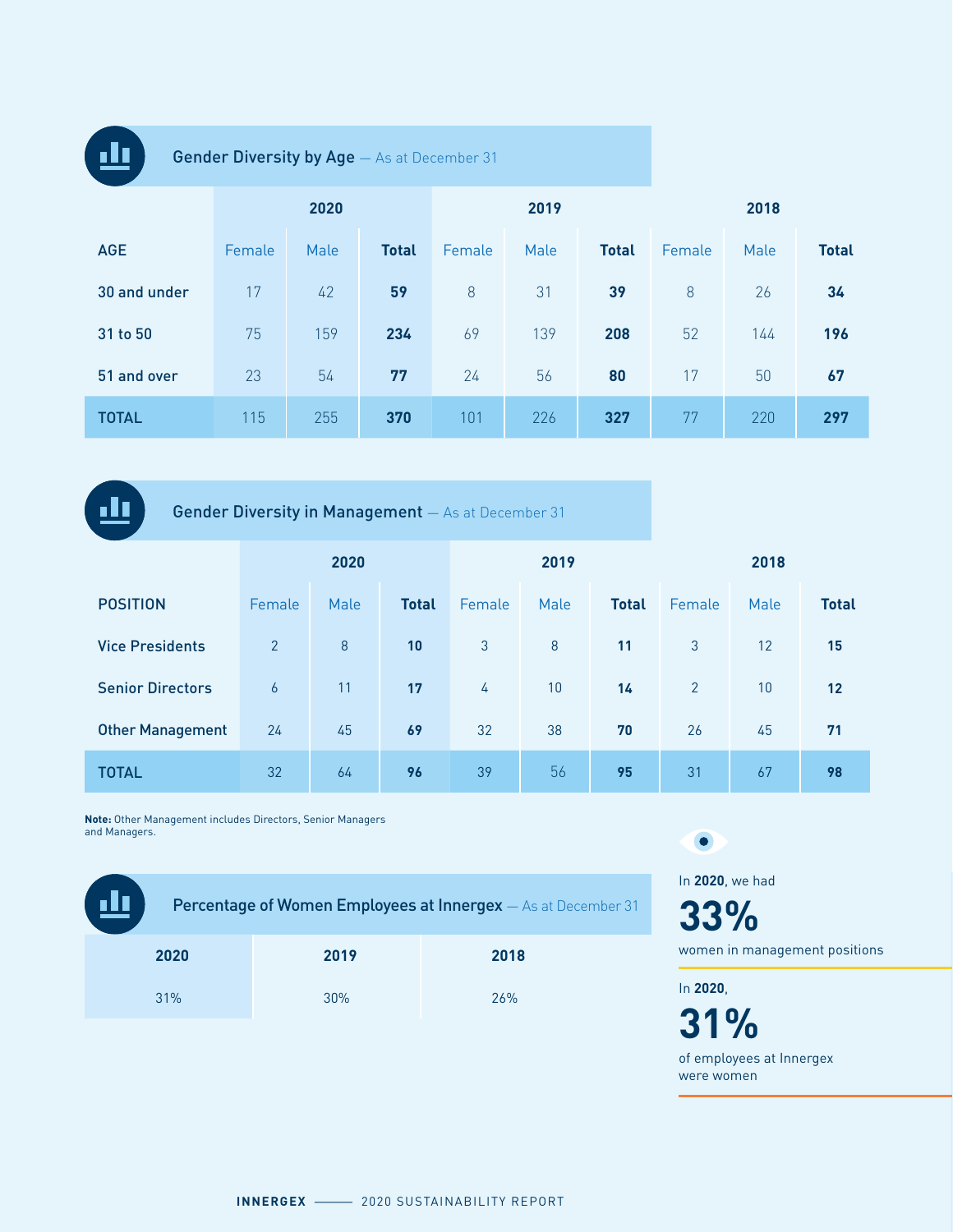# **Engaging Employees**

We engage in a three-step performance assessment process throughout the year: objective-setting, mid-year review and year-end assessment. This is an opportunity for managers and employees to discuss expectations and performance and it provides a valuable feedback process for employees to improve their performance and engagement and to pursue their professional development.

At the beginning of every year, all employees undergo an Annual Performance Assessment to review performance and career development. This aids the personal development of employees. It also contributes to skills management and to the development of human capital within the organization while enhancing employee satisfaction.

# **Advancing Gender Equality**

Since 2019, Innergex has been a signatory to the [Equal by 30](https://www.equalby30.org/en/content/innergex)  [Campaign](https://www.equalby30.org/en/content/innergex) to work towards equal pay, equal leadership and equal opportunities for women in the clean energy sector by 2030. We are committed to doing more to ensure that the low-carbon transition results in growth that is inclusive, and where the benefits are shared.

As such, in April 2019, Innergex made the following six commitments:

- 1. Innergex Renewable Energy believes in creating an organizational culture that is supportive of women.
- 2. We believe in offering safe, transparent, respectful and inclusive work environments and attractive opportunities for development.
- 3. We are committed to providing mandatory training to all employees to avoid toxic or misogynistic working environments so that our workplaces are free of harassment, violence and bullying behaviours.
- 4. We are committed to providing fair compensation and equal pay for work of equal value.
- 5. We are committed to attracting more women in all departments while being aware that there is a shortage of women willing to perform technical or operations jobs in challenging field conditions.
- 6. We are committed to monitoring Innergex's performance through annual disclosure data on training assessment, gender diversity by age, gender diversity in management and pay equity ratio of women to men.

# **Equal Remuneration for Women and Men**

Innergex seeks employees who share our culture and strong work ethic; we offer them fair wages and generous benefits. We have created a corporation-wide salary structure using a point-factor method that allows us to determine the appropriate salary bracket for each position within the Corporation with the exception of officers whose compensation is determined by the Board of Directors. Within each bracket, we determine pay equity by taking into account additional factors, such as employees' seniority, education and experience.

Factors that influence job classifications include:

- Qualifications required training, experience, skills
- Responsibilities assumed accountability, responsibility, supervision
- Efforts required intellectual, physical, concentration and sensory attention
- Working conditions physical and psychological environment

| $\mathcal{L}^{\text{max}}_{\text{max}}$ and $\mathcal{L}^{\text{max}}_{\text{max}}$ and $\mathcal{L}^{\text{max}}_{\text{max}}$ and $\mathcal{L}^{\text{max}}_{\text{max}}$ |  |
|-----------------------------------------------------------------------------------------------------------------------------------------------------------------------------|--|

#### Pay Equity Ratio Women to Men  $-$  As at December 31

|                         |                    | 2020         | 2019               |              |  |  |
|-------------------------|--------------------|--------------|--------------------|--------------|--|--|
| <b>CANADA</b>           | <b>Base Salary</b> | Remuneration | <b>Base Salary</b> | Remuneration |  |  |
| <b>Senior Directors</b> | 95%                | 96%          | 98%                | 94%          |  |  |
| <b>Other Management</b> | 96%                | 95%          | 97%                | 95%          |  |  |
| <b>Professionals</b>    | 97%                | 98%          | 101%               | 101%         |  |  |
| Administration          | 108%               | 108%         | 1በ2%               | 1በ2%         |  |  |

**Note:** Officers and other vice presidents are excluded from this table as their compensation is determined by the Board of Directors.

**Note:** Operations are omitted from this table as there were no figures to report due to there being only one gender or no employees reportable in each jurisdiction. **Note:** Due to the small number of employees operating in the United States and France, it is not possible to provide their ratios in this chart at this time.